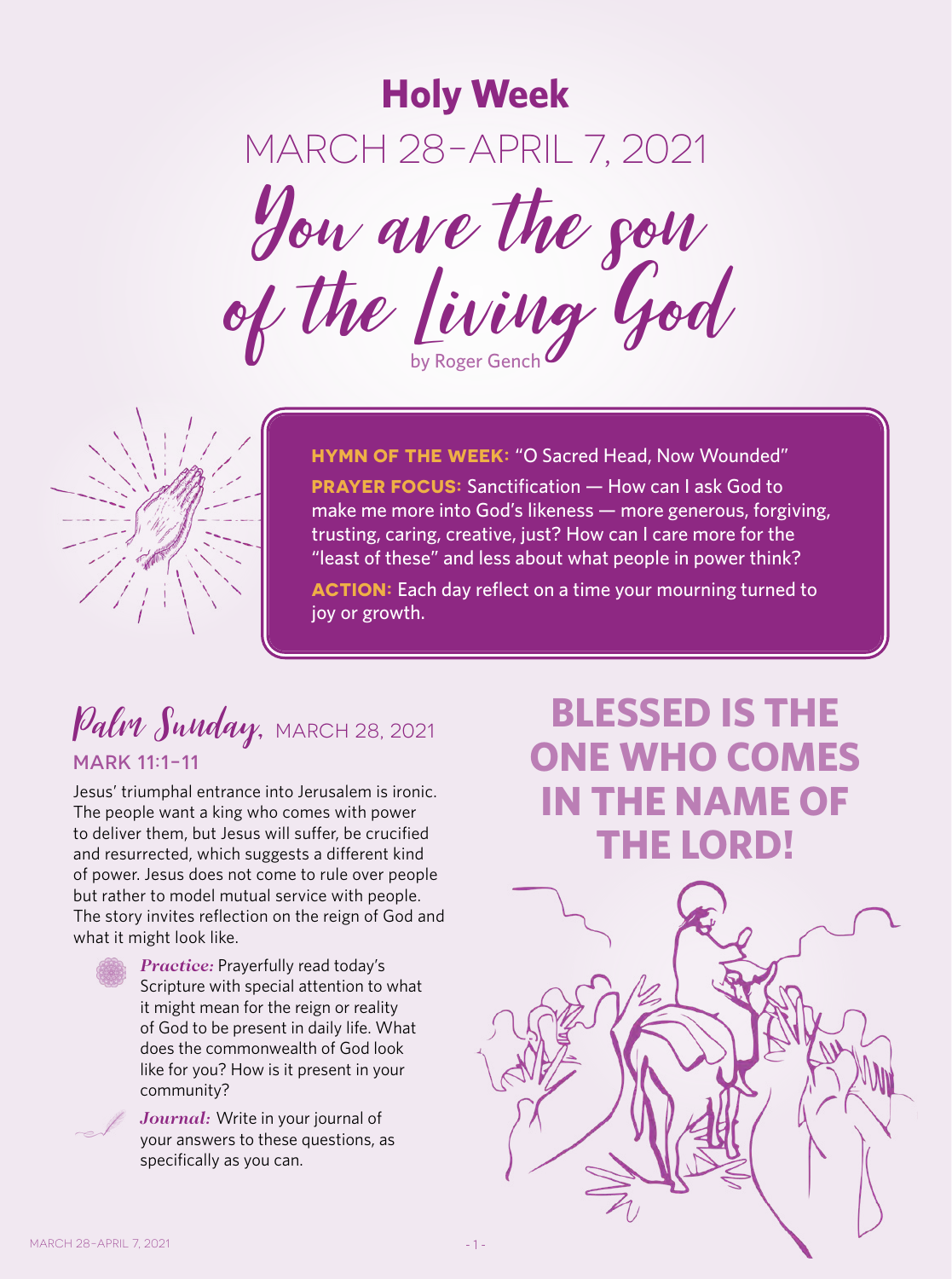## Monday, MARCH 29, 2021 JOHN 13:1-17

The Gospel of John's account of Jesus' last supper with his disciples features a foot-washing — a symbolic act that conveys both the nature of discipleship and the significance of Jesus' death as a sign of his love for his disciples and of his humiliating death on their behalf. Two interpretations of the foot-washing are presented: the first asks us simply to *receive* Christ's act of hospitality (verses 6-11), the second to *extend* it to one another (verses 12-15). The first tends to be overlooked, but receiving Christ's gesture of love and accepting it fully precedes and grounds extension of it to others.



*Practice:* Read the story slowly and prayerfully at least twice and imagine that you are part of this scene. What do you see? What do you feel? Do you identify with Peter's deep discomfort? Do you find it easier to receive or to extend hospitality — and why?



*Journal:* Sense the movements of your spirit and the emotions they evoke as you reflected on this story – both movements toward God and away from God – and note in your journal what emerged.

## Tuegday, MARCH 30, 2021 MARK 8:27-33

"Who do you say that I am?" In this watershed moment at Caesarea Philippi, we hear Peter's answer to Jesus' question — and also Jesus' rebuke of Peter when he objects to Jesus' prediction of death and resurrection. The story invites us to consider our own response to Jesus' question — and our own reaction to his passion prediction.



*Practice:* Prayerfully read this text from Mark, placing yourself into the scene. Imagine how you would answer Jesus' question: "Who do you say that I am?" Imagine your response to Jesus' rebuke of Peter.



*Journal:* Note in your journal your own response to Jesus' question, and to his rebuke.

#### Wednegday, MARCH 31, 2021 MARK 8:34-38

"If any want to become my followers, let them deny themselves and take up their cross and follow me." When Jesus exhorts disciples with these words, he is not suggesting that they pick up crosses they do not already bear, but rather that they acknowledge and name the crosses already bearing down upon their own lives and upon those around them — and that they resist all such savage forces. The exhortation invites our reflection on crosses and systemic evils that may bear down on our own lives.



*Practice:* Read this Scripture slowing and prayerfully, naming the crosses that bear down on your own life and that of your community — and the shape that your resistance to them is taking. Be as specific as you can.



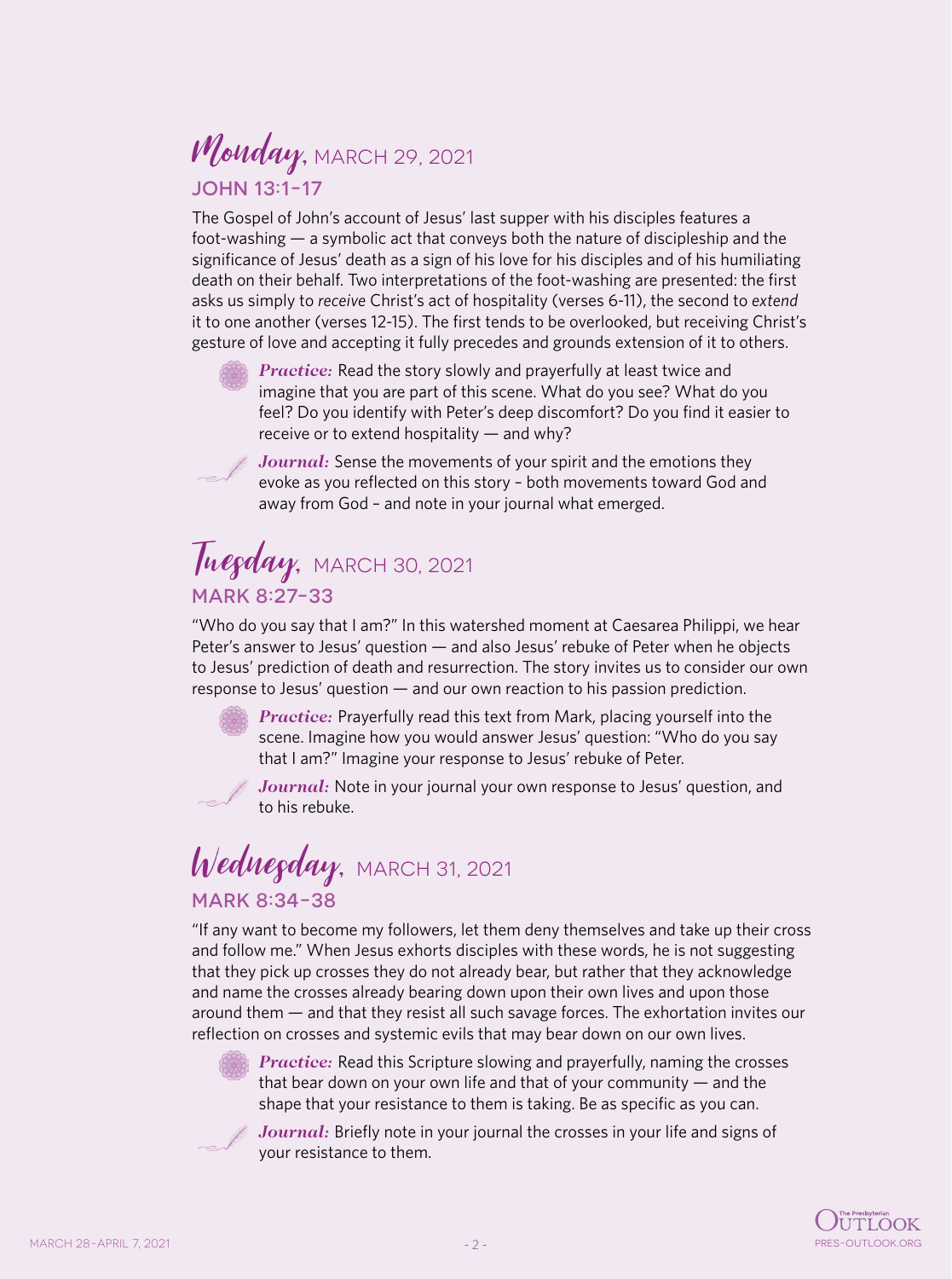#### Manndy Thurgday, APRIL 1, 2021 MARK 14:32-42

In this story, we eavesdrop on Jesus' prayer in Gethsemane on the night before his death and witness the struggle of his disciples to stay awake with him while he prays. What does Jesus' struggle evoke for you? What does the disciples' struggle evoke for you? With whom do you most identify?



*Practice:* Prayerfully read this story, reflecting on the various struggles it conveys and their impact upon you.



*Journal:* Sense the movements of your spirit and the emotions that they evoke as you reflect on this story – both movements toward God and away from God – and note in your journal what happens.

Good Friday, APRIL 2, 2021 MARK 15:33-47

In Mark's account of the crucifixion, Jesus is radically alone as he is publicly humiliated on the cross, subject to mockery. Soldiers ridicule him; passersby deride him, shaking their heads at him; religious authorities mock him; and even those crucified with him taunt him. Jesus' final words from the cross are of abandonment even by God. Roman crucifixions were staged in public places, often along roads where all who passed could witness their horror, as a deterrent to bucking civil authorities. On Good Friday, we are drawn into this public place.

> *Practice:* Prayerfully read this story, imagining that you are present in this public place. Note the senses and emotions the scene evokes as you meditate upon it.

Journal: Painful though it may be, note in your journal what emerged as you prayed with this story.



# MY GOD, MY GOD, WHY HAVE YOU FORSAKEN ME?